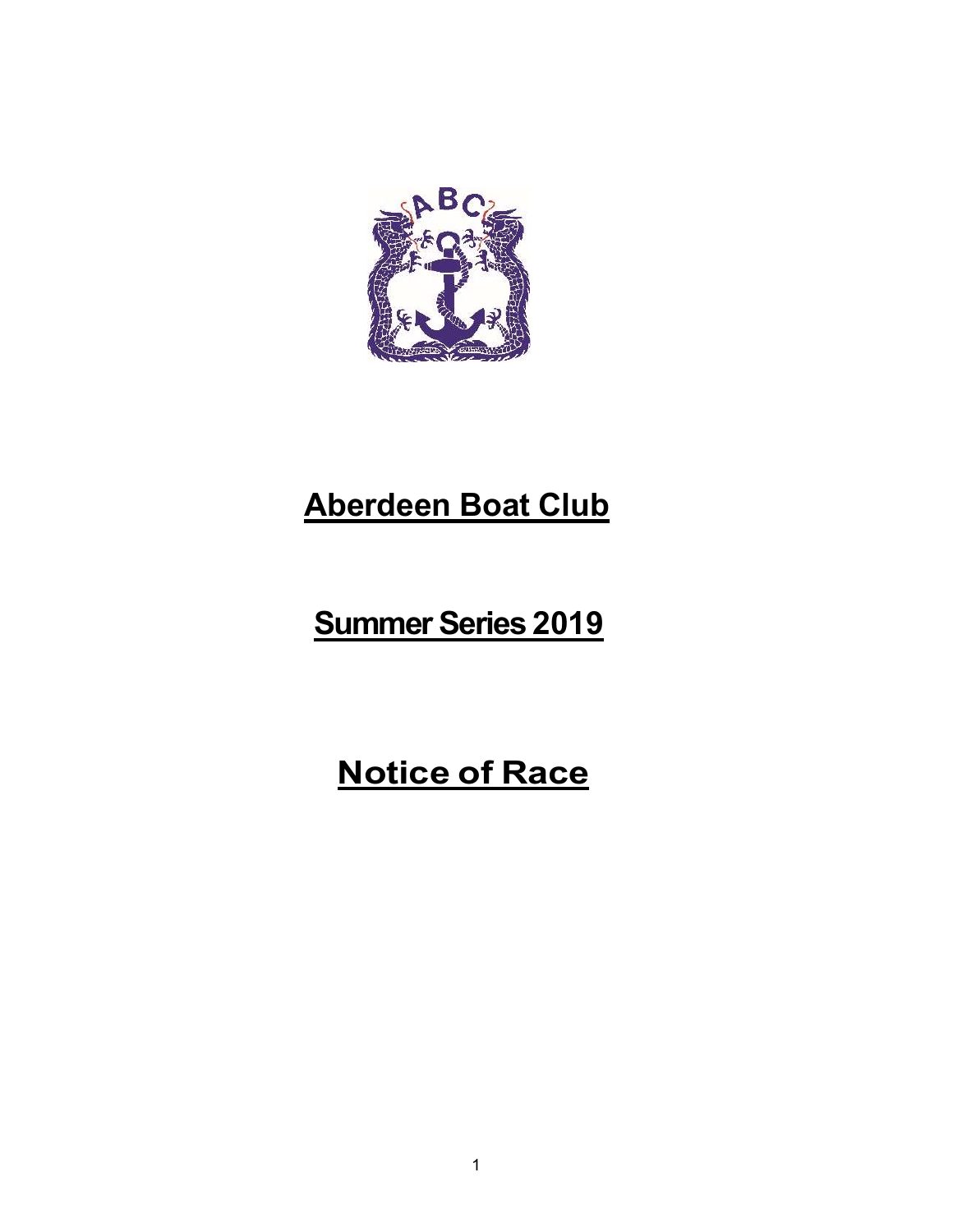# Commodore's Welcome

 It's that time of year again when the cold weather has passed, and the Monsoon transition will soon be upon us, followed by the first of the seven race Summer Series on Sunday the 19<sup>th</sup> May heralding the start of summer. Hot weather can be guaranteed, but the strength and direction of winds, are not easy to forecast these days as was amply demonstrated during several frustrating races in the last Waglan Series.

 But not for nothing is this event known as the fun or Restaurant Series so whatever the weather conditions sailors can be guaranteed a convivial lunch at one of the regular popular restaurants listed. This includes, after the typhoon wrought hiatus, the re-built ---nay very much revamped, as will be evident--- Middle Island Clubhouse which we expect to be fully operational on an enhanced basis shortly after Race 5.

 Handicaps for the Series will be set once the entry deadline has passed and as this is a series for all, even boats in which elegance and comfort surpass performance are very much encouraged. There are course options and cut-off positions to suit all, and all are equal once in the restaurant!

 Please read the N.O.R carefully and keep a copy on board, although the format is standard the detail can vary. Similarly if you lack a copy of the ABC SSI's which complement the NOR you should obtain one from our Marine Office, as the contents govern the conduct of each race, with safety aforethought.

 Finally, with thanks for the generous support from our sponsors - Fuegy Fuels and Peroni Beer. I wish all participants' fun-filled days racing in sparkling conditions with much bonhomie to follow ashore in the restaurants.

Chris Pooley -- ABC Commodore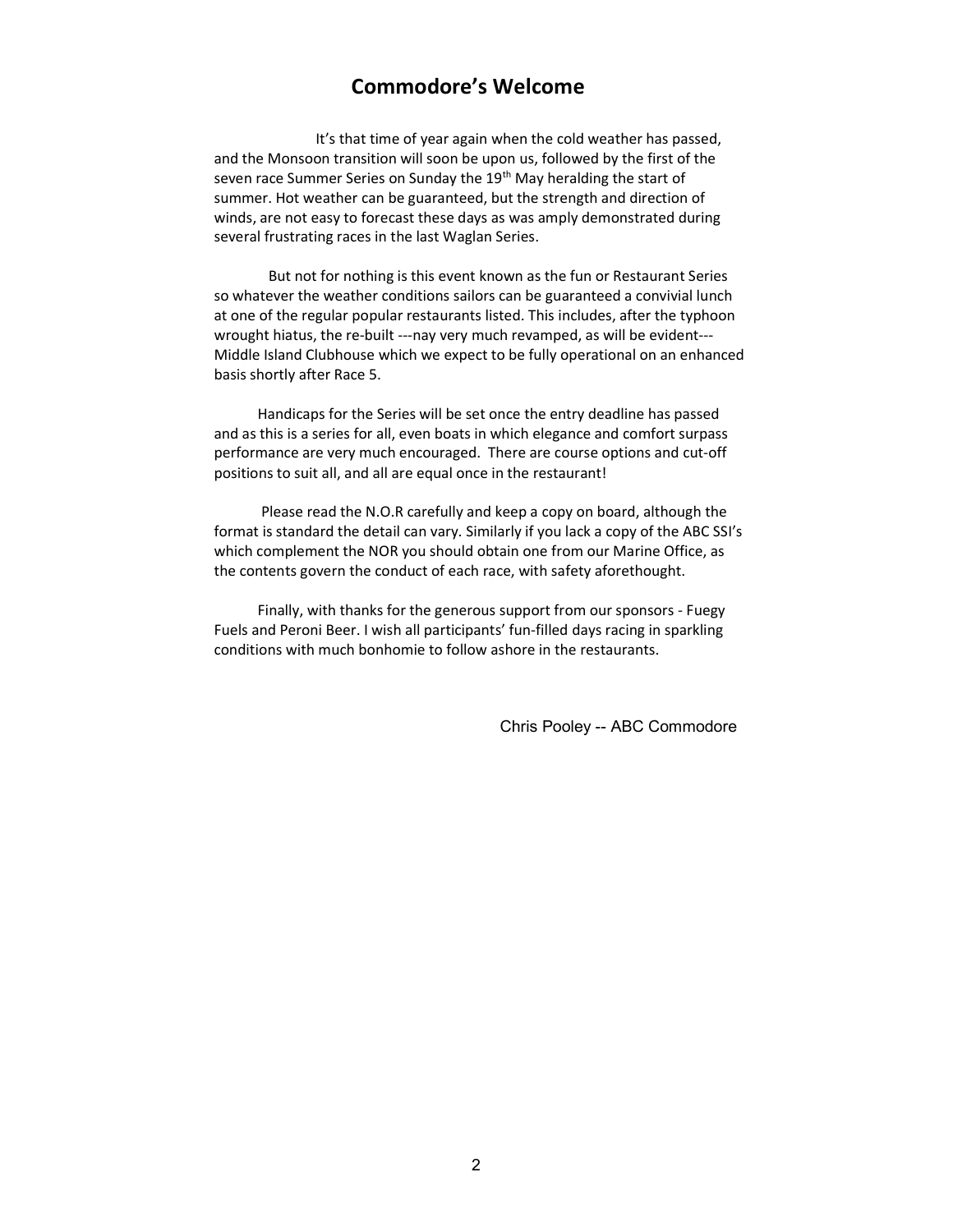

# Aberdeen Boat Club

# Summer Series 2019

# Notice of Race

The Regatta Organising Authority is the Aberdeen Boat Club under the auspices of the Hong Kong Sailing Federation.

# 1. Rules

- 1.1 The Regatta will be governed by the 'Rules' as defined in The Racing Rules of Sailing ( R R S ) 2017- 2020.
- 1.2 The Prescriptions of the Hong Kong Sailing Federation (HKSF) will apply, together with:
	- The IRC Rules 2019, Parts A, B and C (IRC Rule 22.4 shall not apply). There will be no limitations on crew number or weight, except single or shorthanded boats or keelboat without engines – for which entries are not acceptable;
	- the HKPN Handicap System;
	- the World Sailing Offshore Special Regulations Category 4 Appendix B: Inshore Racing, plus VHF radio for cruisers with accommodation (except that the requirement to be selfrighting will not apply to the Multihull Classes);
	- Class Association rules of competing classes J80s;
	- this Notice of Race (NoR) and the revised;
	- ABC Standard Sailing Instructions (ABC SSI 2017 June Edition).
- 1.3 In case of conflict between any of the above, succeeding items take precedence. This changes RRS 63.7.
- 1.4 For the purposes of IRC Rule 21.1.5 (d) & (e) the series is run on week-ends over the season. Replacement sails may be permitted during the series by informing the Race Committee. A replacement sail will only be permitted if it is of similar cloth weight, area and design.
- 1.5 If the Protest Committee decides that a boat which is party to a protest has broken a rule and is not exonerated, it may impose a scoring penalty (which may be no penalty) at its discretion, as an alternative to disqualification. This changes RRS 64.1.
- 1.6 This NoR may be amended by the ABC SSI 2017 June Edition.

# 2. Advertising

- 2.1 Boats may be required to display the regatta sponsor's advertising chosen and supplied by the Organising Authority.
- 2.2 World Sailing Regulation 20 will apply for competitors boats/crew wear displayed during the event.

# 3 Eligibility and Entry

3.1 The series is open to all Yacht mono hulls holding a valid IRC certificate.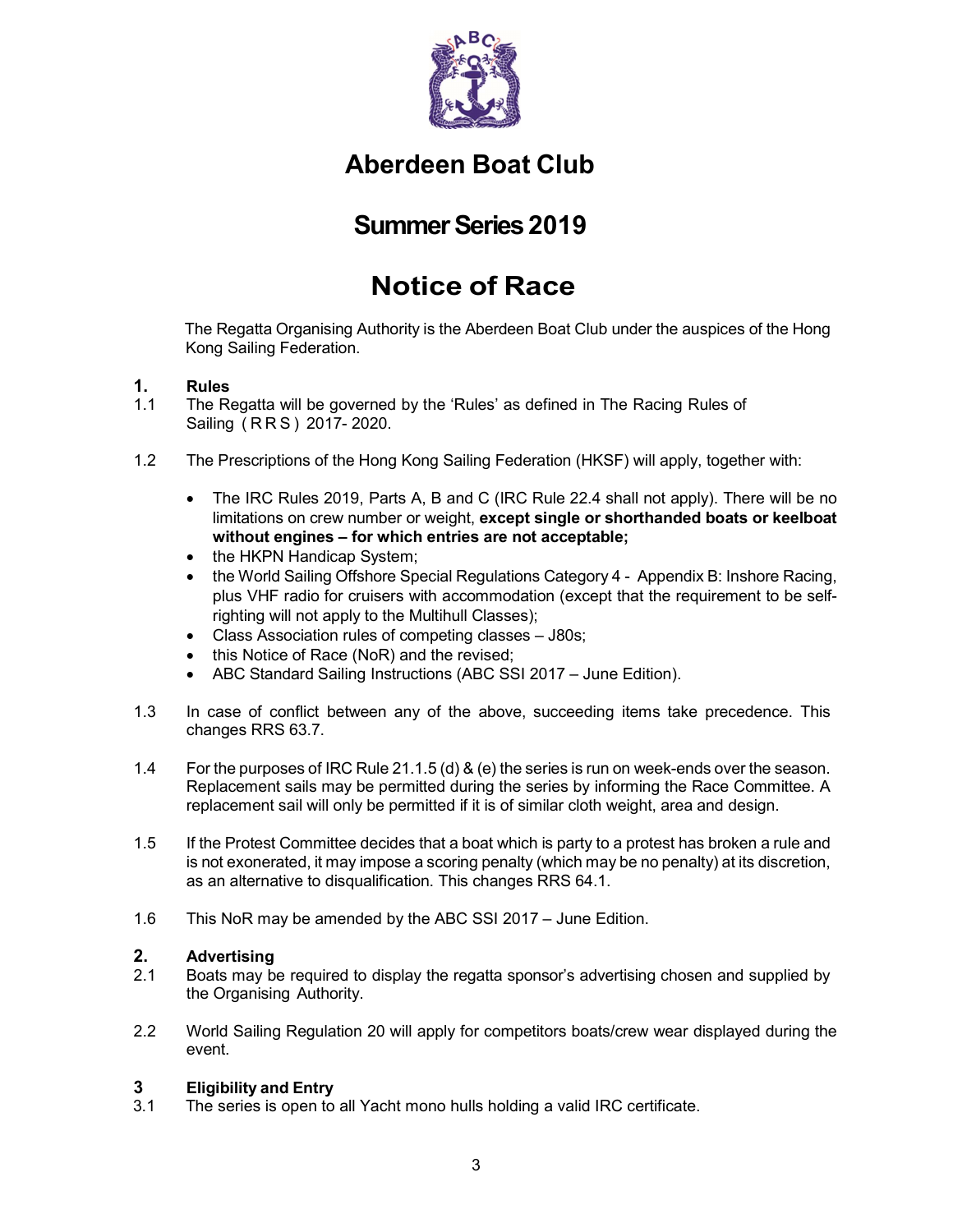- 3.2 To Yacht mono hulls and multi hulls with accommodation who hold a valid HKPN rating with a minimum length of 8m.
- 3.3 Entry may be made by submitting a completed online entry form, Declaration of Skipper form, (with IRC certificate if appropriate) to the Club before 1700 hrs on the respective Friday before racing takes place: www.abclubhk.com/Summer\_Series\_2019aspx
- 3.4 Boats may enter on the water, on the day, by informing the committee boat at the discretion of the Race Officer but MUST submit an online entry form and skipper's declaration online before the race.
- 3.5 The series is open to the following classes and boats:

# 3.5.1 Provisional Divisions:

|           | IP     | <b>DIVISIONS</b>            | <b>SPLIT/SYSTEM</b>                             |
|-----------|--------|-----------------------------|-------------------------------------------------|
| $\bullet$ | Flag G | <b>Yachts IRC Keelboats</b> | Valid IRC certificates.                         |
| $\bullet$ | Flag T | Yachts HKPN Class A         | <b>HKPN</b>                                     |
| $\bullet$ | Flag V | Yachts HKPN Class B         | <b>HKPN</b>                                     |
| $\bullet$ | Flag J | J 80/One Design             | Respectively OD level and HKPN                  |
| $\bullet$ | Flag M | <b>Multihulls Class D</b>   | Catamarans/tri-marans under the<br>HKPN system. |
| $\bullet$ | Flag K | Combined start.             |                                                 |

3.5.2 The above provisional HKPN Divisional splits will be adjusted depending on entries received and their current HKPN rating as listed as listed on the HKSF official list.

#### 3.5.1 The final HKPN divisional rating splits will be issued by a NTC on Friday 17th May 19 by 1800 hrs. See Clause 3.8.

- 3.6 Boats from other classes may also be considered by the Race Committee on application, prior to the start of the event by 1700 hrs on Wednesday 15th May.
- 3.7 The final class/divisional splits for Yachts IRC and HKPN will be published by the Race Committee subject to entries received and in the interests of fair racing by Friday 17th May 2019.
- 3.8 A class or division will consist of a three boat minimum for all classes. Boats must fly their class or division flag at all times.
- 3.9 All boats must be in the vicinity of the starting line at its class warning signal in order to be eligible for the series.
- 3.10 Eligible boats are Yachts or Cruisers which have valid HKPN ratings or IRC Certificates and other seaworthy keel boats at the discretion of the Race Committee. A boat will indicate which rating they will race under on the entry form. Once entered, the boat may not change rating system, once the series is under way. Also see clause 7.2.
- 3.11 Boats without HKPN ratings must apply for a HKPN rating from the HKSF. Any such allocation will not be subject to protest. IRC & HKPN ratings will be listed as published on the current HKSF website.

# 4. Entry Fees

The entry fees for all series boats will be as follows: \$1,500 HKD. Boats may enter individual races at a fee of \$350 HKD but must submit an entry form and sign the skipper's declaration form online on the Club website, as outlined in Clause 3.5.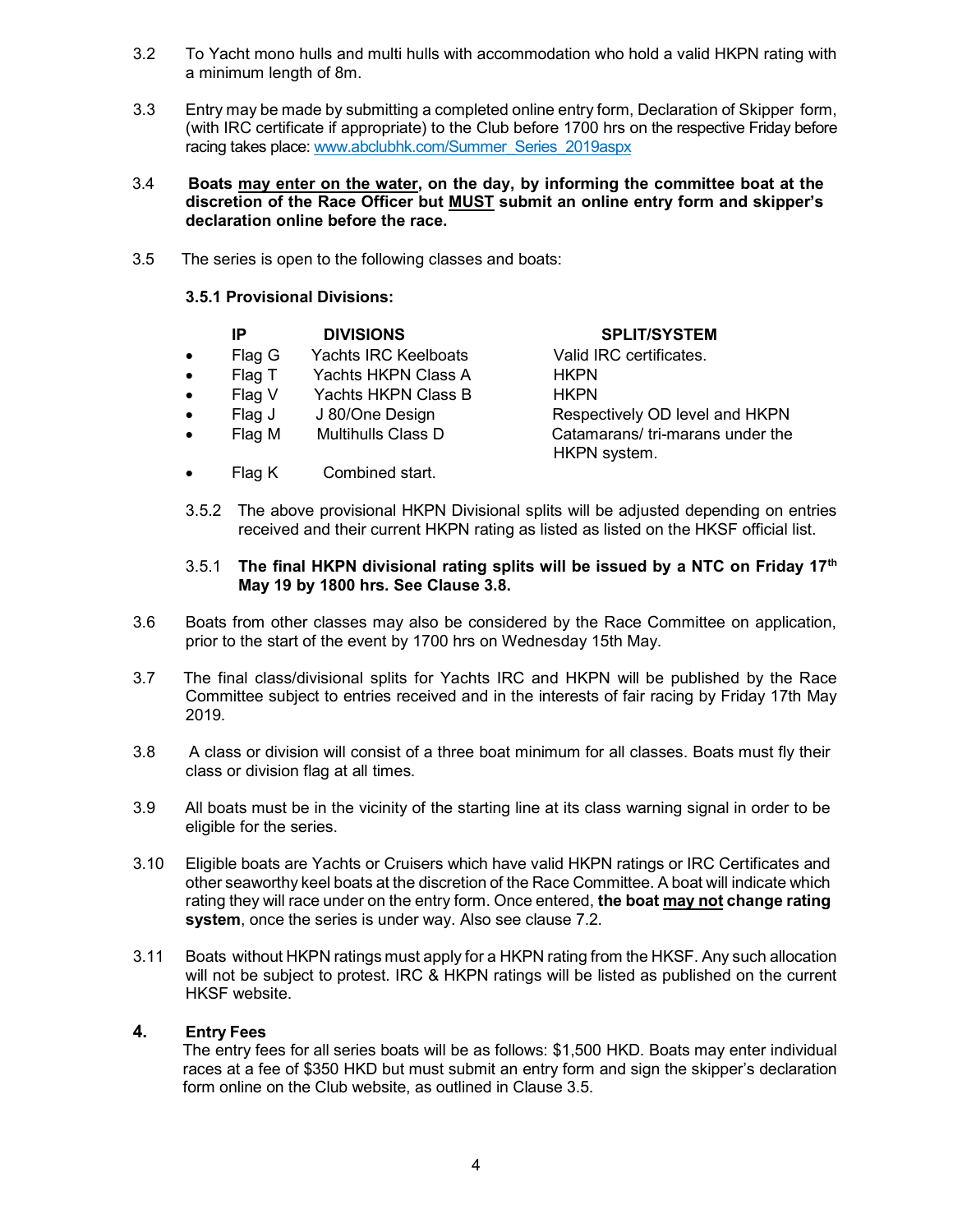# 5. Qualifying Series

The overall series will consist of seven races with an allowance of two discards.

# 6. Schedule of Races

6.1 Racing will be on Sundays on the following dates:

| • Summer Series 1 - Island Race: | 19 May 2019    |
|----------------------------------|----------------|
| • Summer Series 2 - Island Race: | 02 June 2019   |
| • Summer Series 3 - Island Race: | 16 June 2019   |
| • Summer Series 4 - Island Race: | 30 June 2019   |
| • Summer Series 5 - Island Race: | 14 July 2019   |
| • Summer Series 6 - Island Race: | 28 July 2019   |
| • Summer Series 7 - Island Race: | 25 August 2019 |

6.2 The first warning signal for all classes will not be before 10:25 hrs.

#### 7. Measurements

- 7.1 Boats entering the IRC division shall submit at the beginning of the series, a copy of their current IRC Certificate to the Club office no later than 1700 hrs on Friday 17<sup>th</sup> May, unless their IRC rating is listed on HKSF website. A scanned soft copy sent by email is acceptable.
- 7.2 Boats must submit a new IRC certificate to the Sailing Office in June 2019, if their TCC changes for the new 2019/20 year or if their rating changes at any point in the series.

# 8. Sailing Instructions

The Summer Series 2019 will be sailed under the ABC SSI 2017 – June Edition which can be downloaded from the series webpage or collected on any day from the Marine & Sailing Office at ABC main club.

#### 9. Venue

Racing will take place to the South, East and West of Hong Kong Island.

#### 10. Courses

- 10.1 Courses will be described in the ABC SSI 2017 June Edition: Courses: 31 47.
- 10.2 All Courses will start in the vicinity of Round Island for the Eastern Courses or the Lamma Racing area south of Wong Chuk Kok head for Western Courses. All courses will be chosen on the day from the ABC SSI 2017 – June Edition.

# 11. Penalty System & Protests

11.1 For Monohull and Multihull RRS 44.1 is changed so that the Two-Turn Penalty is replaced by the One-Turn Penalty.

#### 11.2 Exoneration Penalty

- 11.2.1 A boat that may have broken a rule may, after finishing the race concerned and before the start of a related protest hearing, notify the Race Committee that she accepts a 20% scoring penalty, except the minimum scoring penalty shall be 3 places. This changes Rule 44.3(c).
- 11.2.2 The Exoneration Penalty is not available for a breach of Rule 2 or of class rules or for gross misconduct under Rule 69. Nor is it available to a boat that caused injury or serious damage, or gained a significant advantage by her breach of the rules.

#### 11.2.3 When an Exoneration Penalty is accepted:

- a) neither the boat nor the Protest Committee may then revoke or r emove the penalty
- b) The boat shall not be penalised further in a protest hearing when the Protest Committee decides that the exoneration penalty was appropriate to the facts found and the appropriate rules.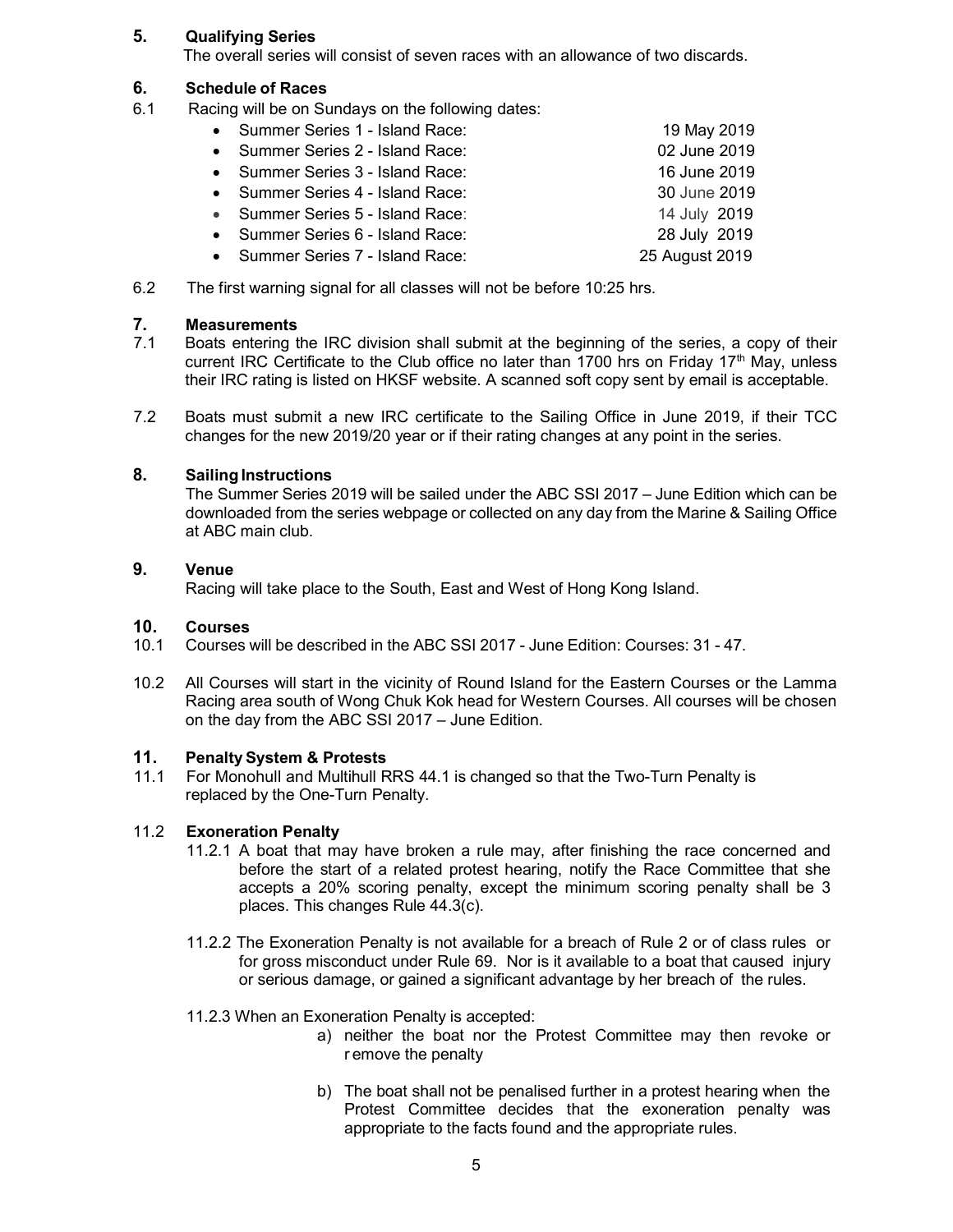# 12. Scoring

- 12.1 A maximum of seven races will be sailed in the series with two discards.
- 12.2 Four races are required to be completed to constitute a series.
- 12.3 When five or fewer races have been completed, a boat's series score will be the total of her race scores.
- 12.4 When six races have been completed, a boat's series score will be the total of her race scores including one discard.
- 12.5 Corrected times for boats racing under a rating system will be calculated to the second.
- 12.6 Other prescriptions as outlined in Scoring and Results of the ABC SSI 2017 June Edition: Clause 15.
- 12.7 Provisional results will be announced during the post-race festivities at the restaurant chosen on the day, subject to any outstanding protests.
- 12.8 Boats will be dual scored under IRC and HKPN but prizes will only be awarded for each race and the overall series; for the division/class the boat is originally entered in  $-$  e.g. IRC or HKPN.

# 13. Safety & Support Boats.

- 13.1 No anchors or large bow rollers shall be carried on deck forward of the bow.
- 13.2 ABC support boats may be suitably marked with the sponsors or event branding.

#### 14. Berthing & Moorings

 Subject to availability, temporary moorings can be provided, in either Deepwater Bay or Aberdeen Typhoon Shelter for boats wishing to stay overnight before or after the race. Details may be obtained from the Club on 2552 8182 (Ext. 834) or by emailing to marinecoord@abclubhk.com Space booking is required but not guaranteed.

#### 15. Minimum Safety Requirement

- 15.1 Boats must comply with their class rules (if applicable), regarding safety requirements and must comply with the World Sailing Special Regulation Category 4 – Appendix B: Inshore Racing.
- 15.2 The requirement to be self-righting will not apply to the multihull classes with accommodation: http://www.sailing.org/documents/offshorespecialregs/index.php

# 16. Radio Communications

All boats must have a working VHF radio. All communications between the Race Committee and competitors will be on Marine VHF Channel 72. This applies to all Yachts, Cruisers, J80s, and Multihulls with accommodation.

# 17. Prizes

- 17.1 The Summer Series 2019 Overall trophies and prizes will be awarded to boats placed overall first, second and third places for each division or class which they originally entered, at the series prize giving on Sunday  $25<sup>th</sup>$  August after racing. The venue is to be confirmed.
- 17.2 A short informal prize giving will be held after each race at the designated destination restaurant, with the first placed boat in each division or class receiving a prize depending on the number of entries on the day.